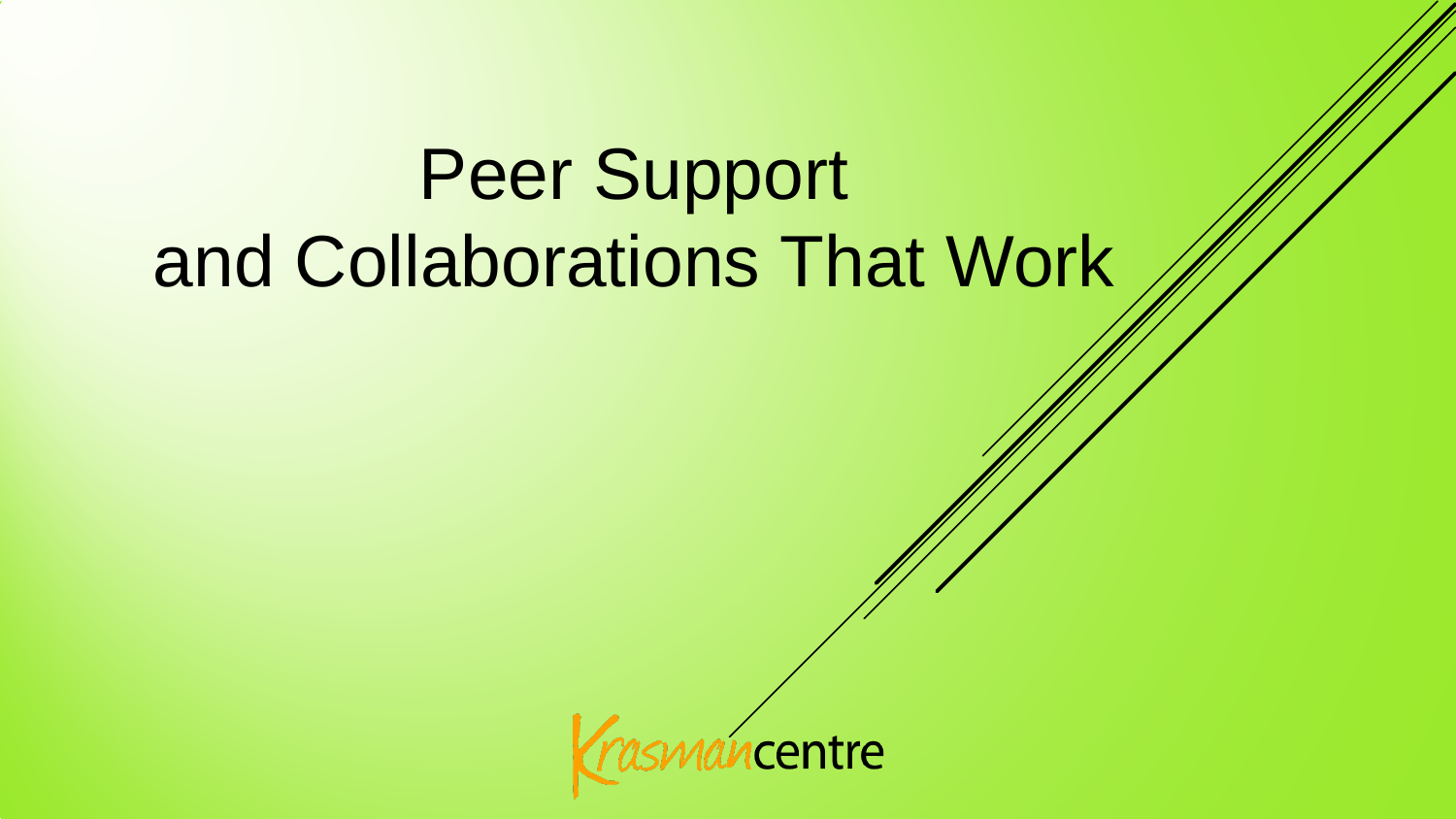**Important considerations are required when developing new partnerships.**

**Presentation Outline:**

- **Overview of 4 collaborative programs / successes / challenges**
- **1. Krasman Centre / LOFT Crosslinks Drop-In Centre**
- **2. Housing to Health Program**
- **3. Peer Navigator Program**
- **4. Wellness Collaborative**
- 
- **Small group discussions (scenarios)**

Explored Small group discussions (scenarios)<br>
FEER SUPPORT AND<br>
PEER SUPPORT AND<br>
PARTNERSHIPS/COLLABORATIONS **centre**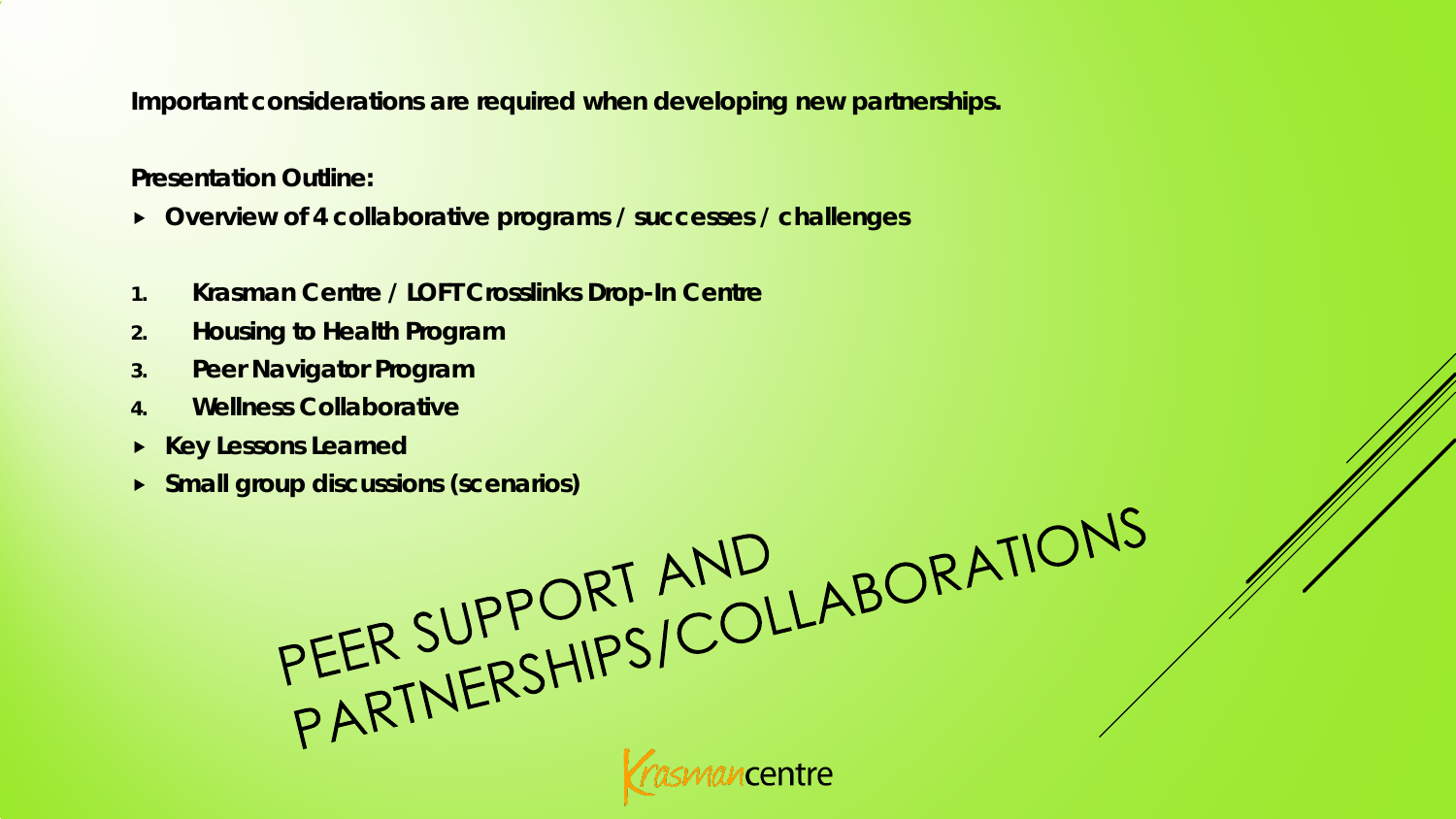







Krasman Centre / LOFT Crosslinks Drop-in Centre (Newmarket)

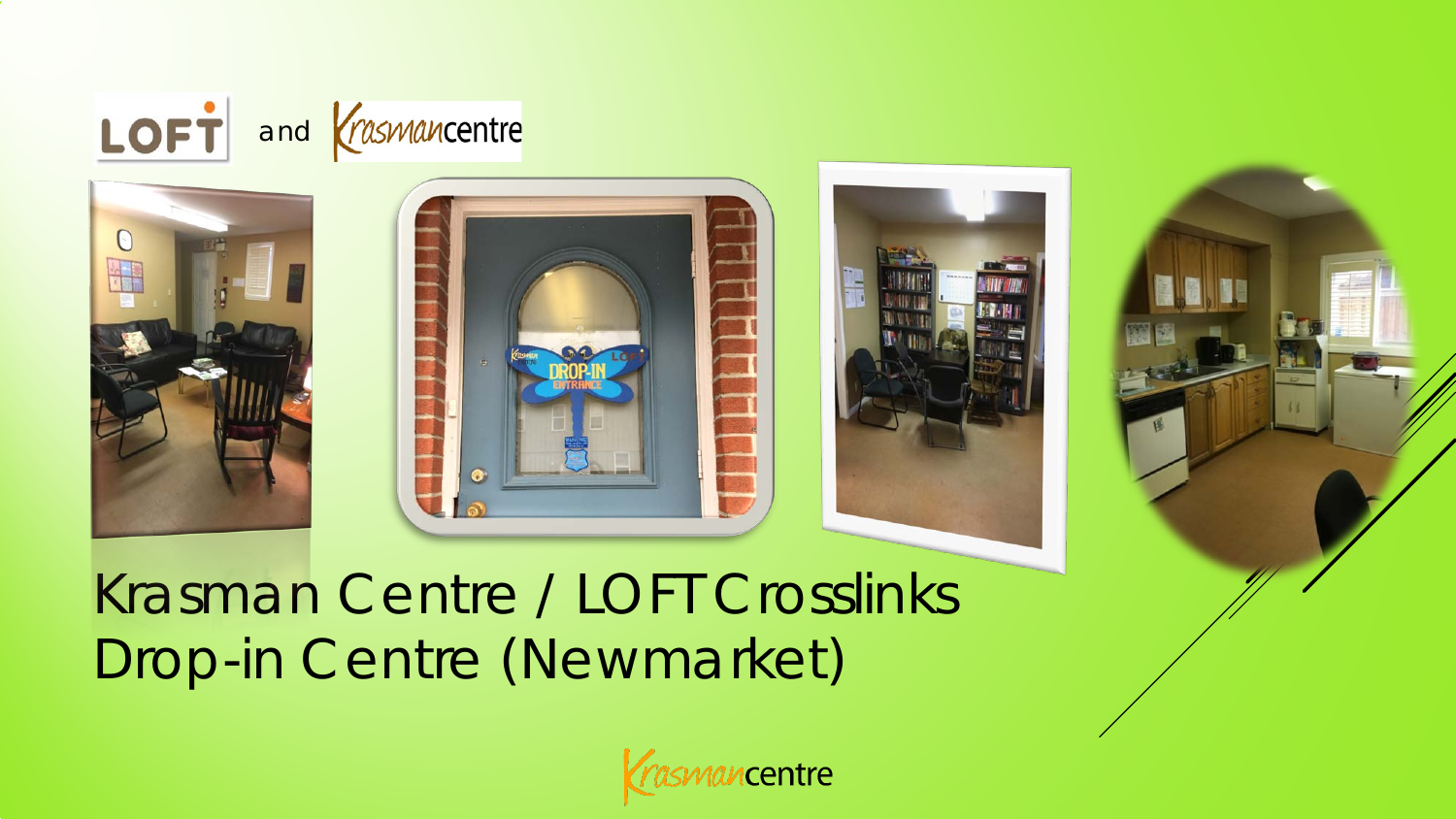- Expanding our model to the north/ supporting LOFT with enhancing their peer support offerings
- Challenges Not KC's physical site, Team building, Introducing a 'new' model at a more 'clinical' agency
- Creating consistencies with all our drop-ins
- Successes Popularity of program/positive impact on visitors, filling gaps in services in the area/referrals, enhancing supports for LOFT 'clients', increased awareness/partnering between respective agency programs, mobile outreach
- Supporting the partnership: Supervision, Drop-ins Manager, Ongoing communication among the team (management, peer supporters from both agencies.

NEWMARKET DROP-IN COLLABORATION

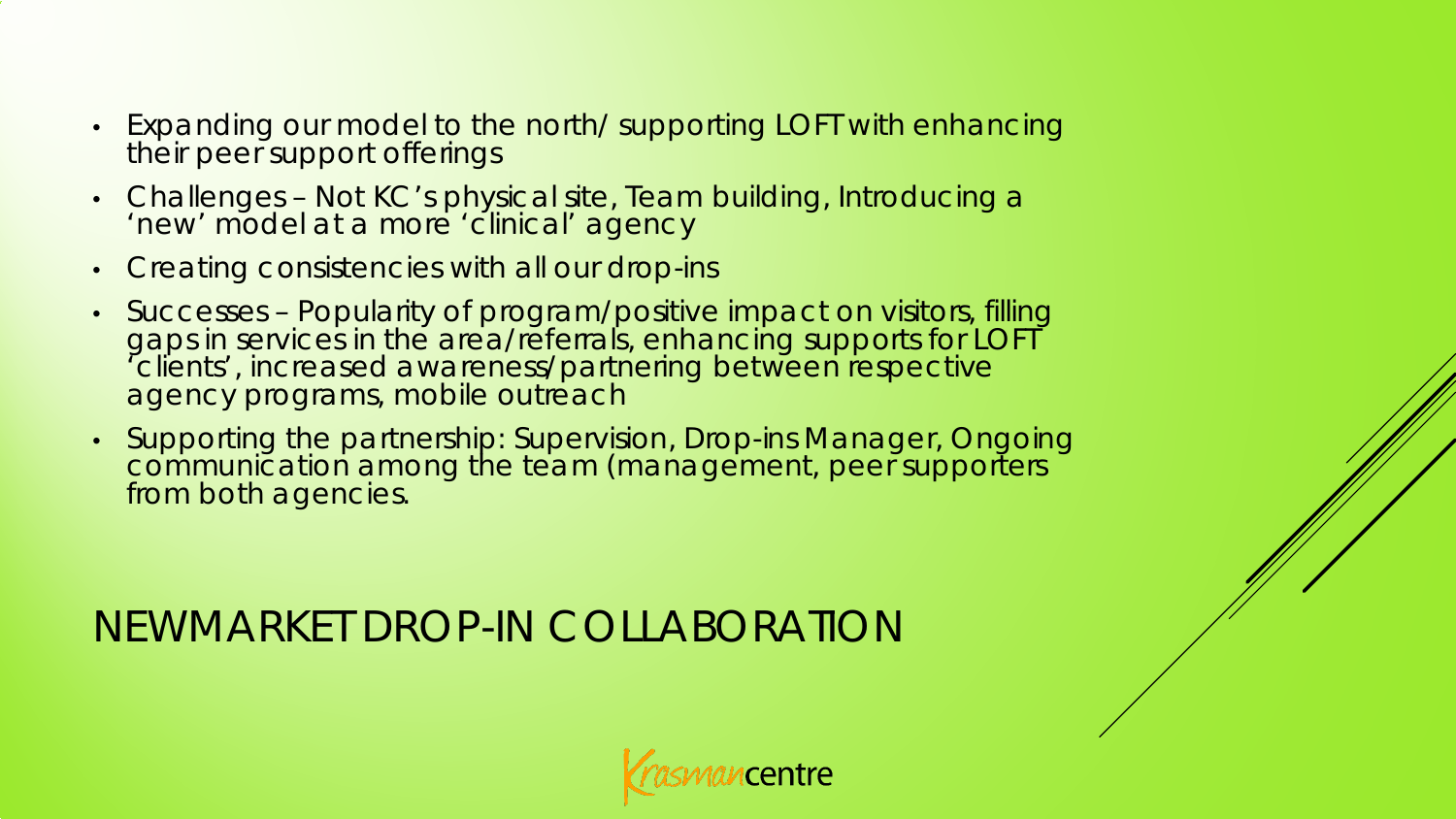



### Housing To Health (Housing First) Program

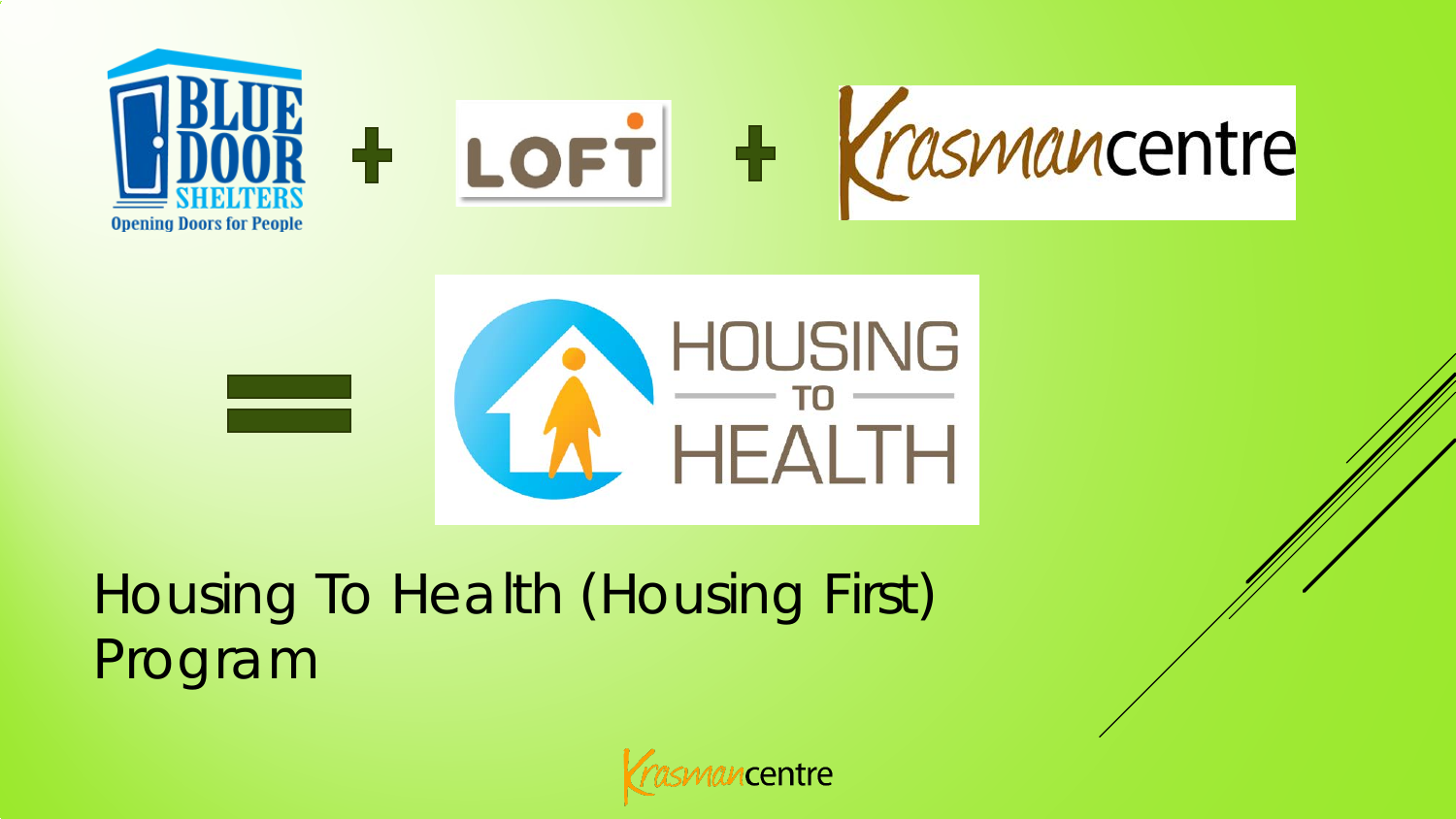- ► KC education on Peer Support model what it is/what it isn't, how it is unique from other approaches
- **Supported LOFT in hiring a peer worker for the program shared job** description and recruiting process
- **Krasman provides additional supervision/support for the Peer Workers in** the team
- ▶ KC provides background information on Peer Support for the project's program manual
- ▶ KC supports establishment of Peer Advisory Committee for the Program

### H2H - Krasman Centre's Contribution To The Partnership

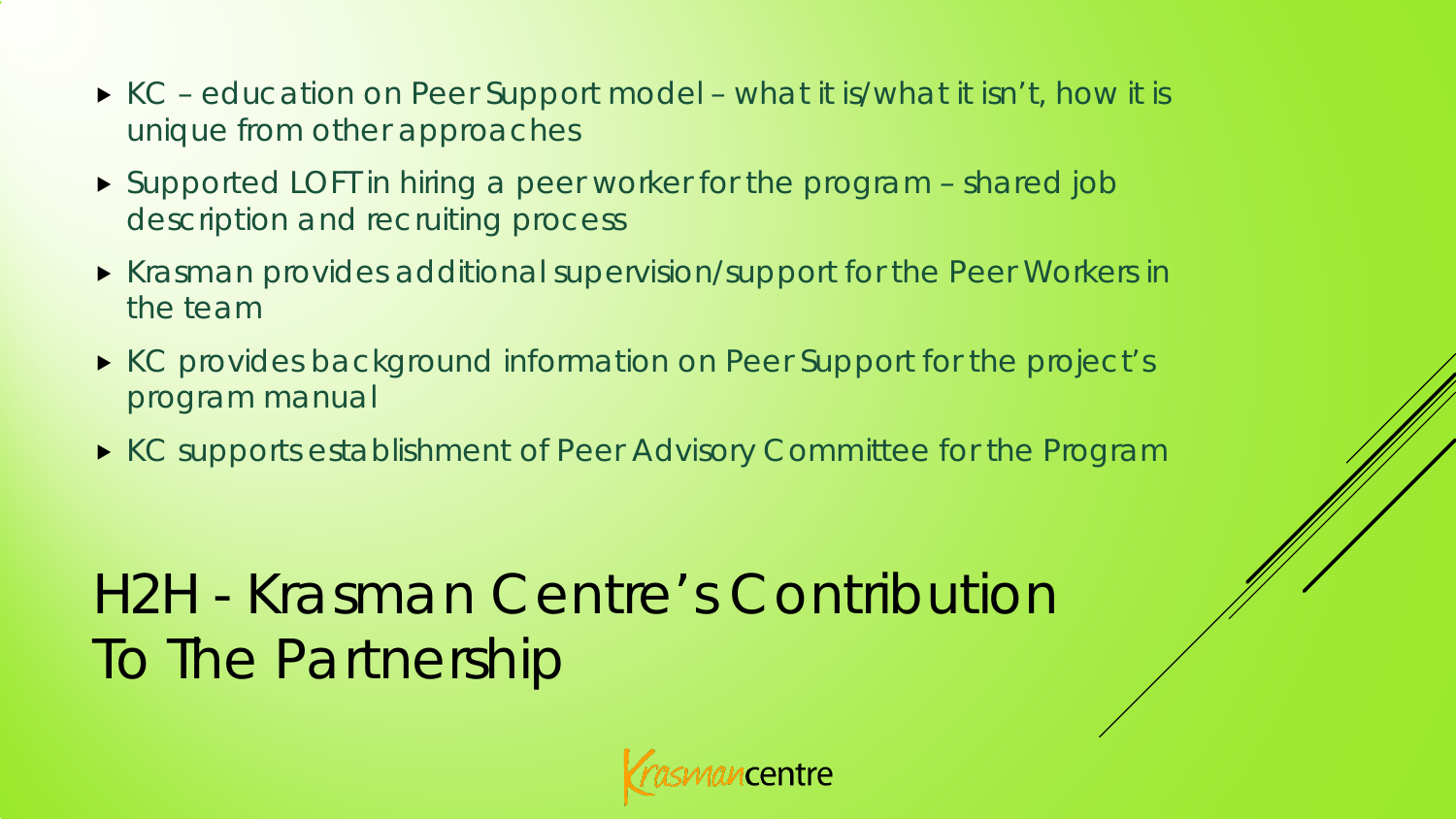

- ▶ Staff turnover
- Sharing a common understanding of role(s) of Peer Supporters
- **Figure 1** Team dynamics equal access to program information

Successes:

- **Leadership team relationship**
- **Peer advisory committee for the** program
- **>** shared philosophies in alignment with Housing First principles
- Peer Support component –<br>recognized as key asset/strength able to connect with people/build<br>trusting relationships

### H2H Collaborative Work

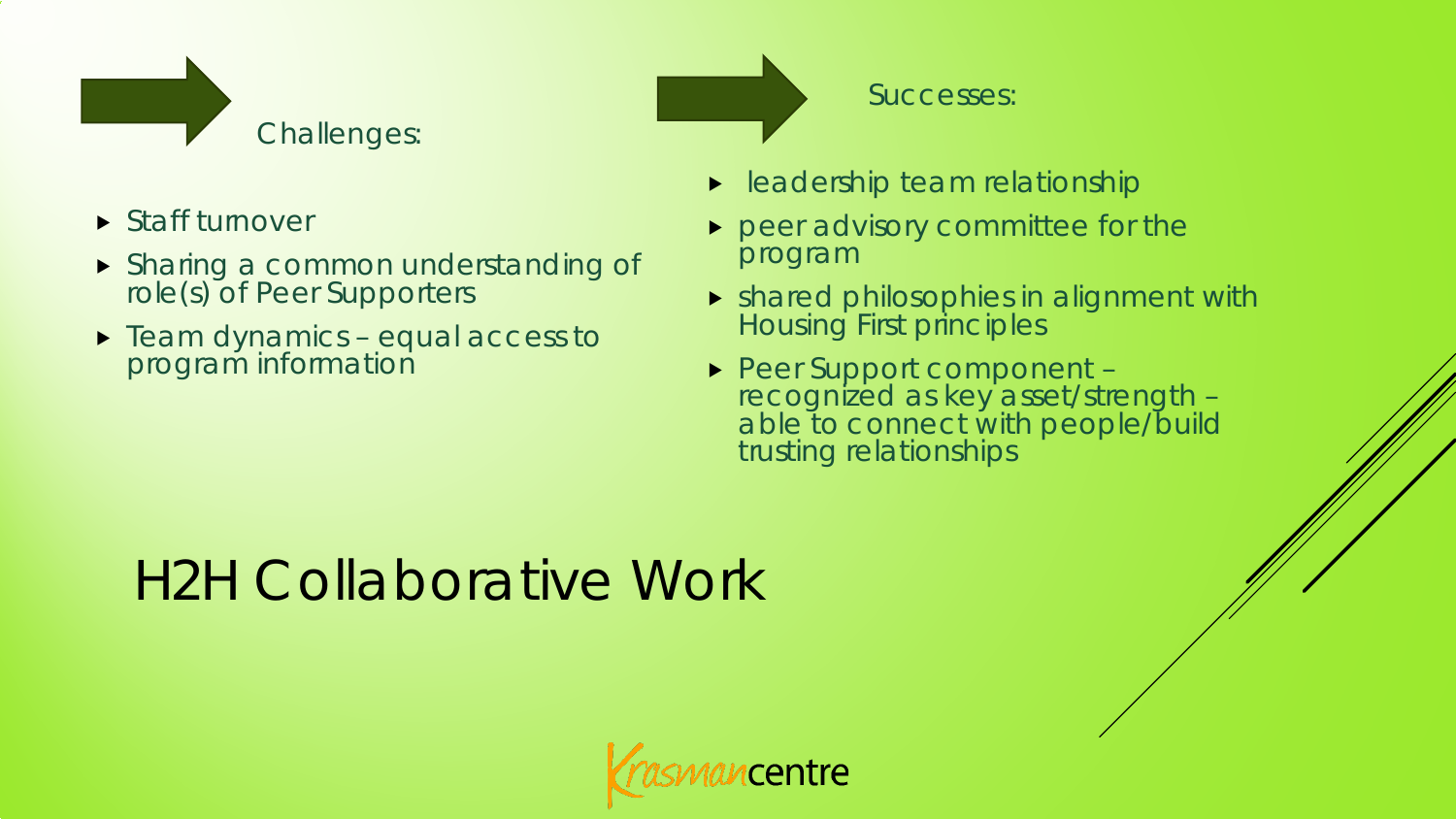### Peer Navigator Program (Peer Support In 2 Hospital Emergency Departments)

Southlake Regional Health Centre North York General Hospital







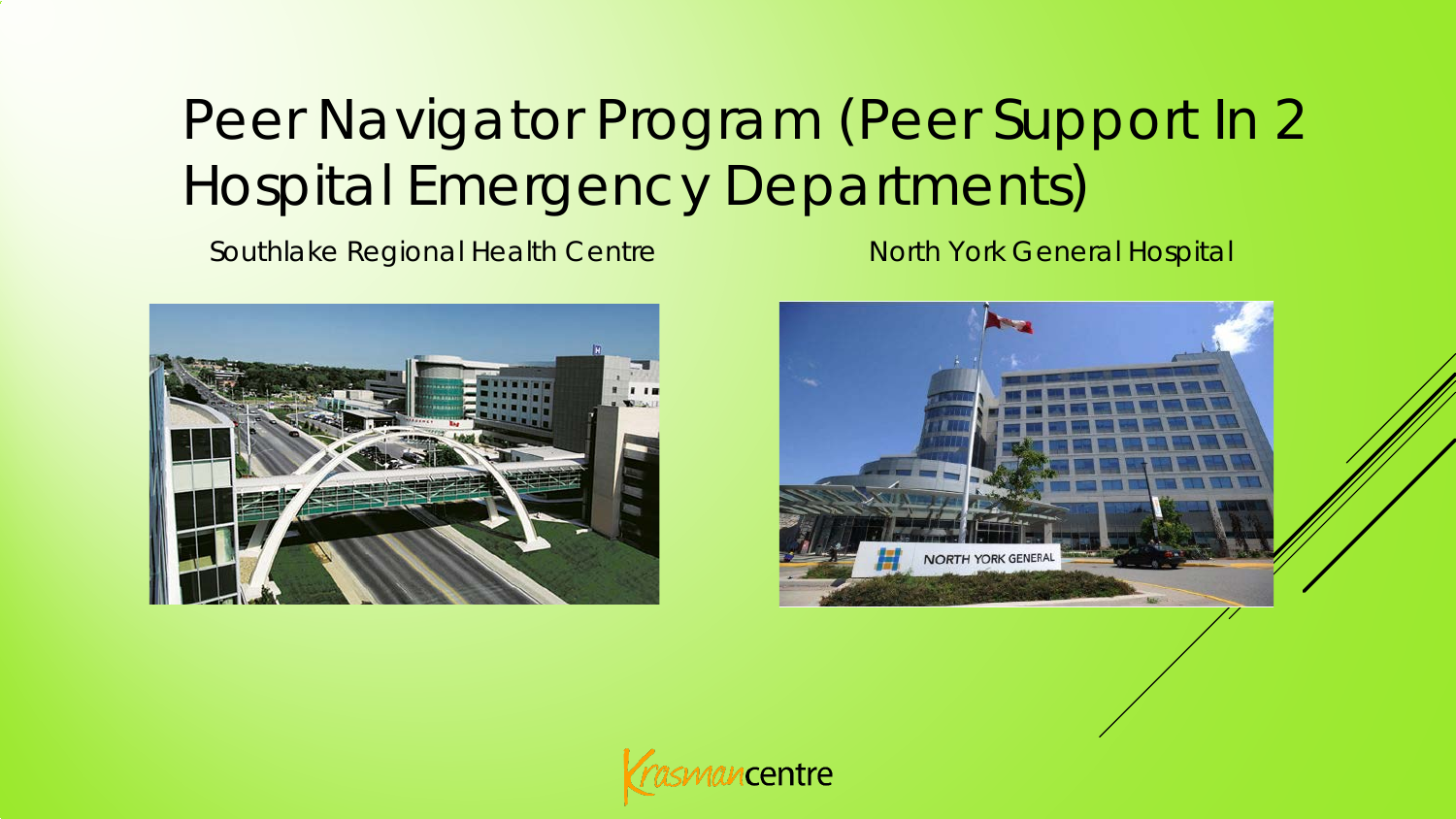- How it began LHIN support and funding (1 Peer Supporter in each of the busiest E.D.'s in the CLHIN.)
- **Face to face meetings with hospital reps**
- ► Lunch and Learns for hospital staff
- ▶ Challenges 'on the ground' and how they were overcome
- **Filte Peer Navigators experiences**
- Successful interdisciplinary teamwork / Willingness from all parties to explore innovative approach
- Advocating for change within the partnership / hospital settings

### Peer Navigator Program

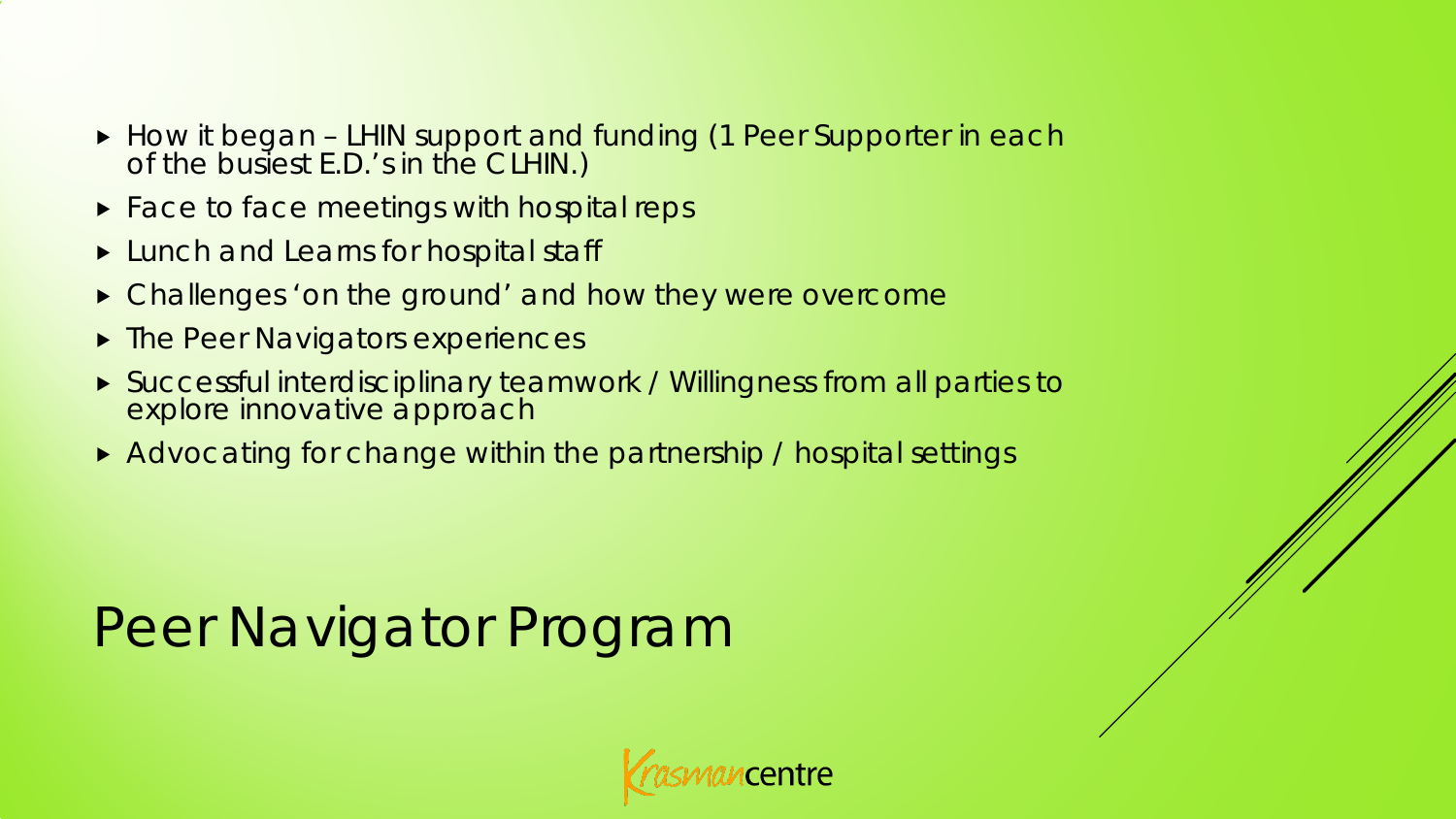

Krasman Centre's contribution to the collaborative:

- $\triangleright$  PWLE at the forefront
- **Definition of Peer Support**
- **DED Job description for Peer Support Outreach Workers**
- **Low-barrier, equitable access**

**WELLNESS COLLABORATIVE** Enhancing Addictions Supports

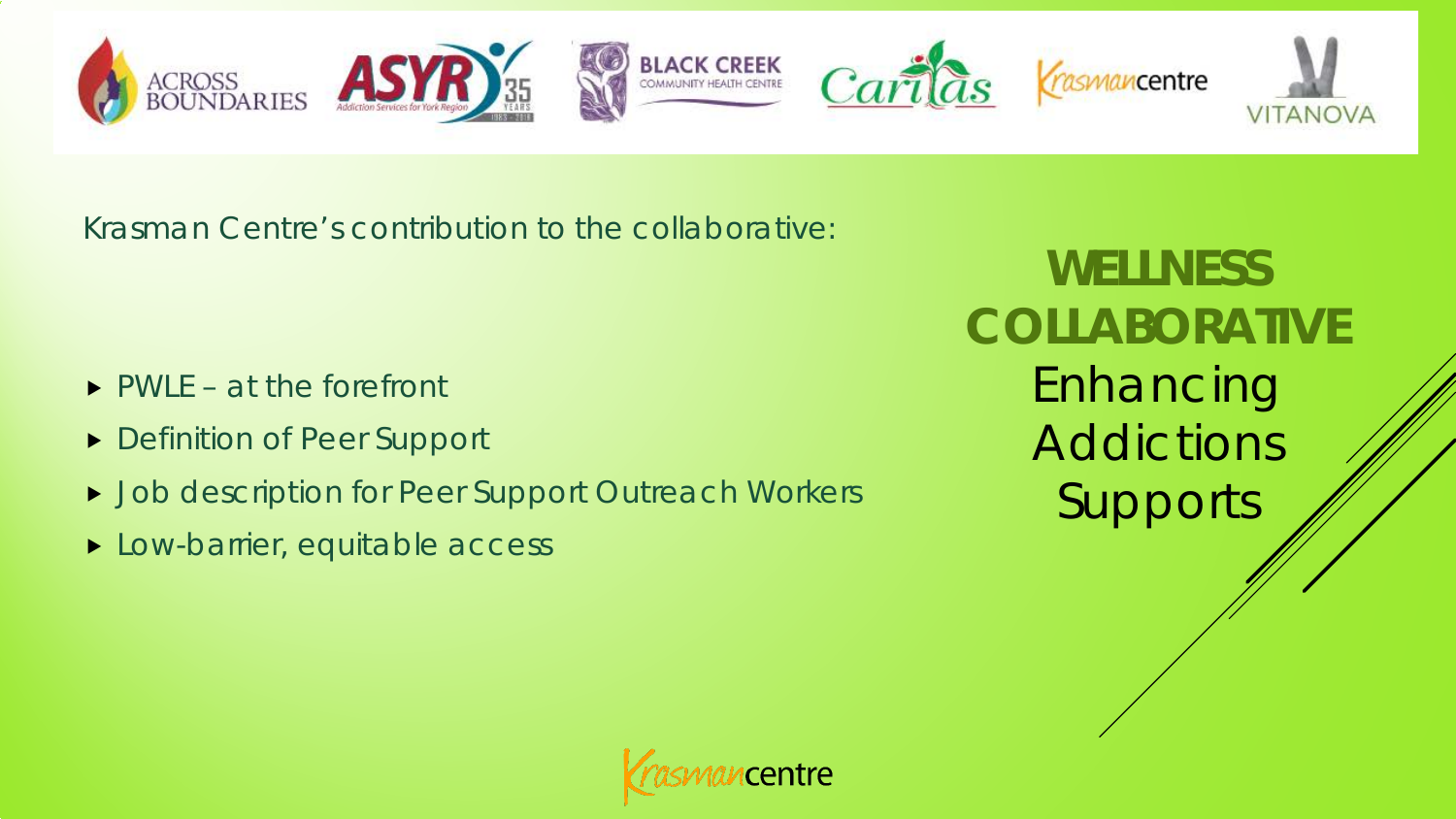#### Challenges:

- 
- Successes:

- **Figure**: resistance/learning curves re: harm reduction approach – some agencies previously mostly abstinence based.
- Working collaboratively bridging programs
- Krasman Centre more obviously under-resourced – unable to host meetings, or events – inequities became very evident to staff and the people we support
- **Meeting deliverables**
- **Enhancing our access to other** services and programs
- $\triangleright$  Building relationships with partners
- **Capacity building re: Harm** Reduction/Naloxone
- Mobile outreach workers

### WELLNESS COLLABORATIVE

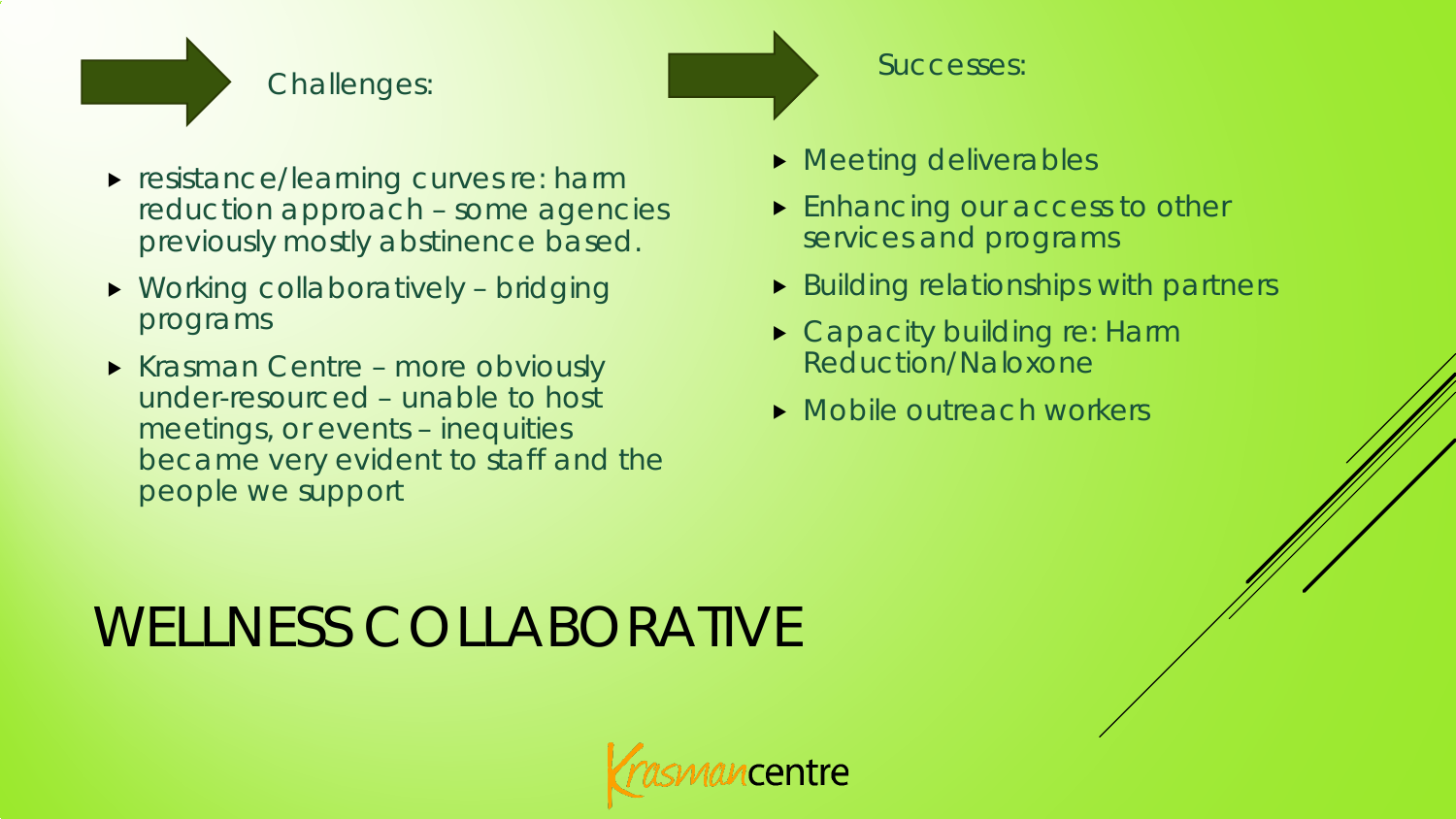

### Discussion

 $\blacktriangleright$ 



 $\blacktriangleright$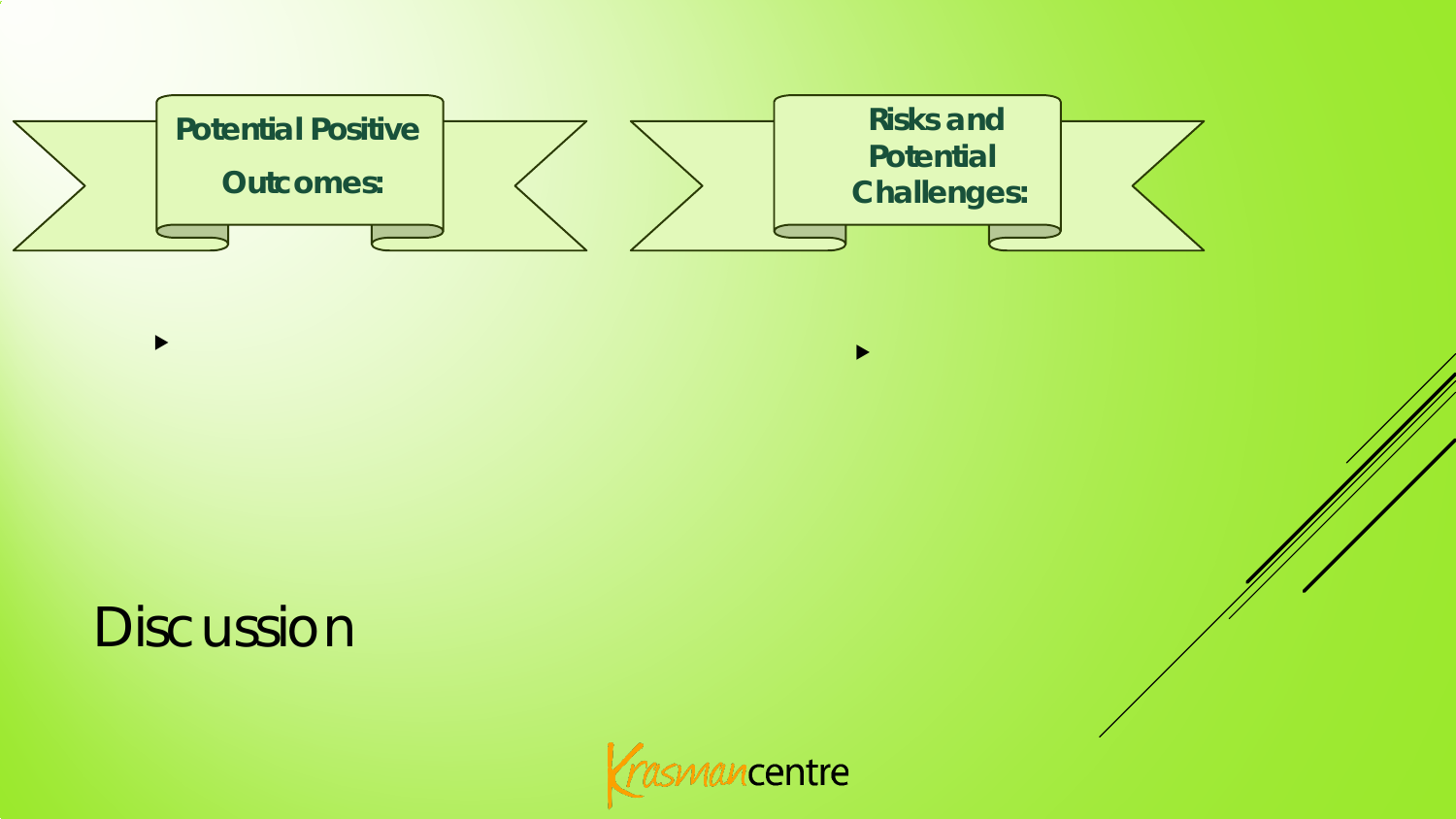### Lessons Learned

What elements are required to best ensure that a CSI or peer support program maintains it's 'voice' within partnerships and continues to uphold and put into practice, the core principles and values of peer support?

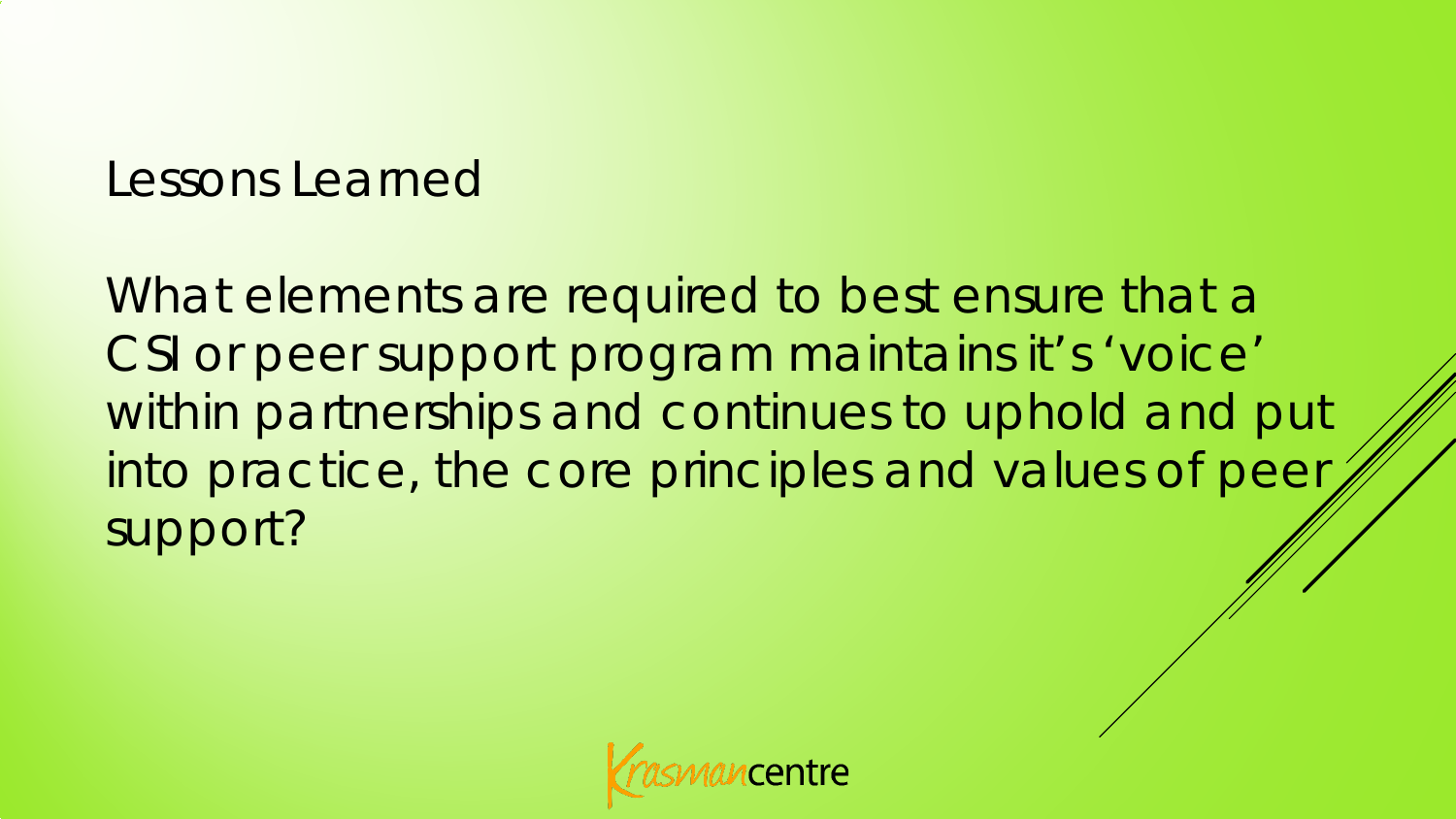(Situations where advocacy may be required to uphold Peer Support values and principles when working in collaborative relationships)

## SCENARIOS FOR SMALL GROUP DISCUSSIO